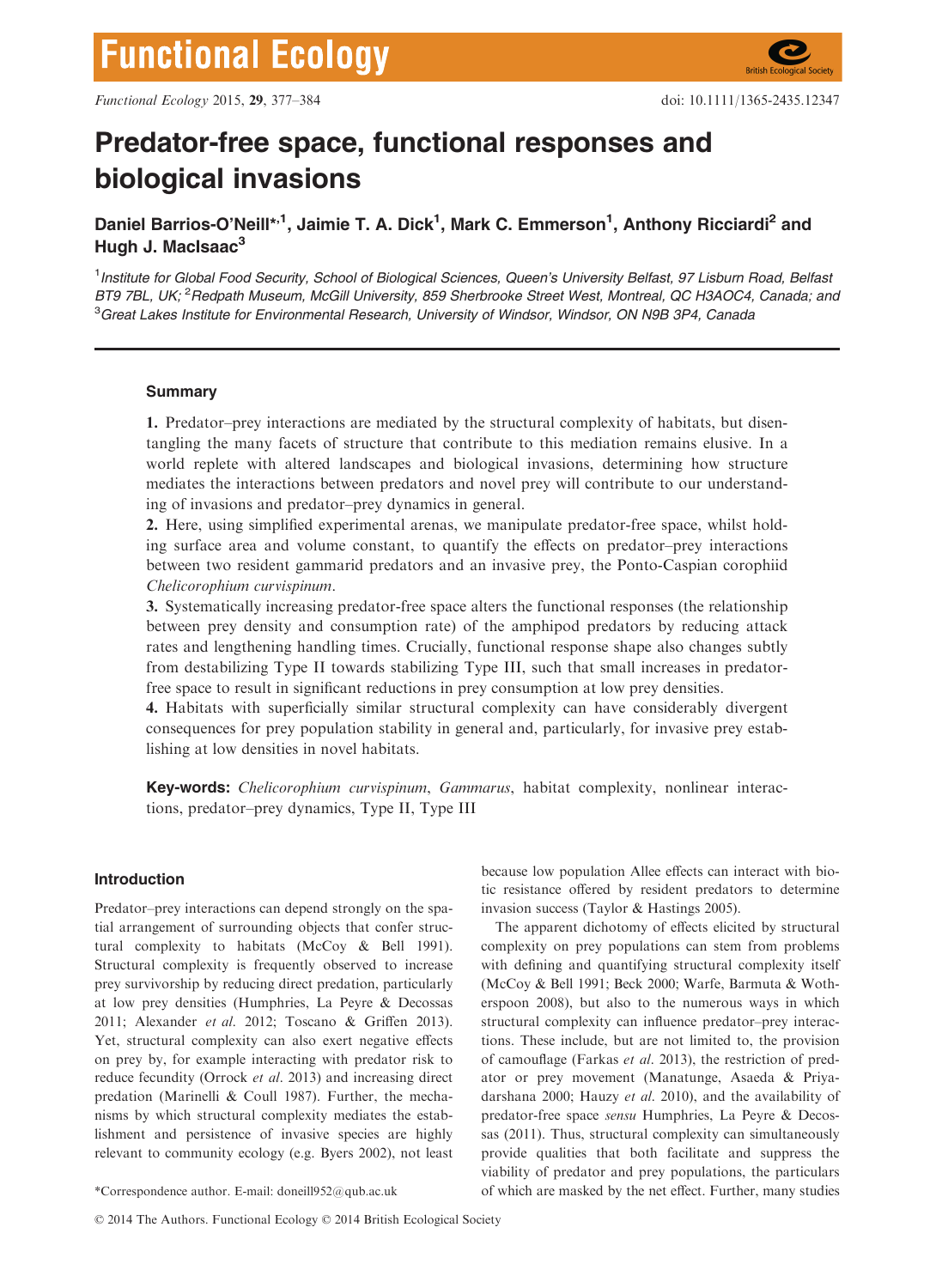are experimentally confounded because they fail to separate distinct aspects of structural complexity: namely, that the quantity, or density, of certain structures within a habitat should not be conflated with their heterogeneity or diversity (McCoy & Bell 1991; Beck 2000; Warfe, Barmuta & Wotherspoon 2008). Careful manipulations can uncouple the separate effects of structural density and diversity (Beck 2000), but some aspects are indivisible: single structural units can alter multiple aspects of structural complexity. For example, a single macrophyte can simultaneously increase predator-free space, increase surface area (Warfe, Barmuta & Wotherspoon 2008) and reduce the effective volume for prey detection (Manatunge, Asaeda & Priyadarshana 2000).

Progress has been made in identifying useful metrics to measure complexity across a range of habitat types, which in turn have aided understanding of how structure alters ecological processes. In particular, the fractal dimension (D) of a surface quantifies its convolution. Large fractal dimensions indicate more convolution and have been shown to provide a reliable means to quantify complexity across a range of habitat types (Sugihara & May 1990; Warfe, Barmuta & Wotherspoon 2008). Because D depends on the scale at which habitats are viewed, explicit consideration of predator and prey size is required to understand how structure mediates predator–prey interactions. Further consideration of the scale-dependent nature of complexity has yielded methods that define the proportion of total space within a habitat that is unavailable to predators of a given size, but available to their prey (Bartholomew, Diaz & Cicchetti 2000; Warfe, Barmuta & Wotherspoon 2008). This predator-free space is spatially explicit, and thus distinct from the niche-based concept of enemy-free space, which incorporates morphological defences and temporal components (Jefferies & Lawton 1984).

Predator–prey interactions are frequently density-dependent; the predator functional response describes the relationship between prey density and consumption rate (Solomon 1949). Functional responses are widely used by ecologists (e.g. Rall et al. 2012; Williams, Flaherty & Flaxman 2013) and, recently, have yielded insights into how invasive species affect recipient communities by, for example revealing how impacts on prey populations vary over space and time (Barrios-O'Neill et al. 2014c). Historically, ecologists have adopted a categorical approach to defining functional responses; Type I functional responses are linear; Type II functional responses are characterized by a decreasing proportion of prey consumed with increasing prey density; whilst Type III functional responses describe an initial increase of proportional prey consumption, followed by a decrease (Juliano 2001). Type II functional responses may destabilize predator–prey dynamics on account of high prey exploitation at low prey densities, whilst Type III functional responses may impart stability by providing prey refuge at low densities (Murdoch & Oaten 1975; Williams & Martinez 2004). Although empirically measured functional responses are frequently classified as Type II, the coexistence of commonly occurring predator–prey systems in nature suggests that Type III functional responses are more prevalent than previously anticipated (Sarnelle & Wilson 2008), often resulting from predator interference (Rall, Guill & Brose 2008), predator switching behaviour (Murdoch 1969), or the modification of interactions by habitat structure (Toscano & Griffen 2013). Predator–prey dynamical modelling has partially corroborated the notion that Type II functional responses drive destabilization, but also suggests that very small deviations from an absolute Type II shape are sufficient to impart stability (Williams & Martinez 2004). Similarly, analysis of functional response data using models that incorporate a scaling exponent (q: Real 1977; Vucic-Pestic et al. 2010) has demonstrated that functional responses can be quantified in a flexible, continuous manner (Vucic-Pestic et al. 2010; Kalinkat et al. 2013). Altogether, it is evident that empirically derived functional responses must be capable of resolving shape with considerable precision if the consequences for population stability are to be properly understood.

Exploration of the effects of structural complexity on functional response shape and magnitude remain comparatively rare (Lipcius & Hines 1986; Alexander et al. 2012; Toscano & Griffen 2013) and has often neglected quantification of the possible components of structure that may drive observed changes. Conversely, studies which focus primarily on structural complexity frequently fail to account for the density dependence of predator–prey interactions (Bartholomew, Diaz & Cicchetti 2000; Warfe & Barmuta 2004). A primary objective of the present study is to couple these two components to gain a more thorough understanding of how structural complexity alters functional response shape and magnitude. Because of the ubiquity of spatial refuge use by prey, and the myriad implications for resulting predator–prey dynamics (Orrock et al. 2013), we sought to manipulate predator-free space whilst holding D, surface area and volume constant. We use a freshwater amphipod study system consisting of two resident predators – the Irish native Gammarus duebeni celticus Stock and Pinkster, 1970, and the invasive Gammarus pulex (Linnaeus,  $1758$ ) – both preying on the invasive Ponto-Caspian corophiid, Chelicorophium curvispinum Sars, 1895. C. curvispinum is often a successful and numerically dominant invader that associates with structurally complex habitats (Van den Brink, Van der Velde & Bij de Vaate 1993; Noordhuis, Schie & Jaarsma 2009). Because other amphipods have been implicated as important predators of C. curvispinum, directly responsible for curtailing the growth of established populations (Bovy et al. 2014), a secondary objective of this study was to understand how predator-free space might mediate the successful establishment of this particular invader in novel habitats. We hypothesized that increasing predator-free space would (i) reduce the strength of predator–prey interactions, resulting in functional responses with lower magnitudes and (ii)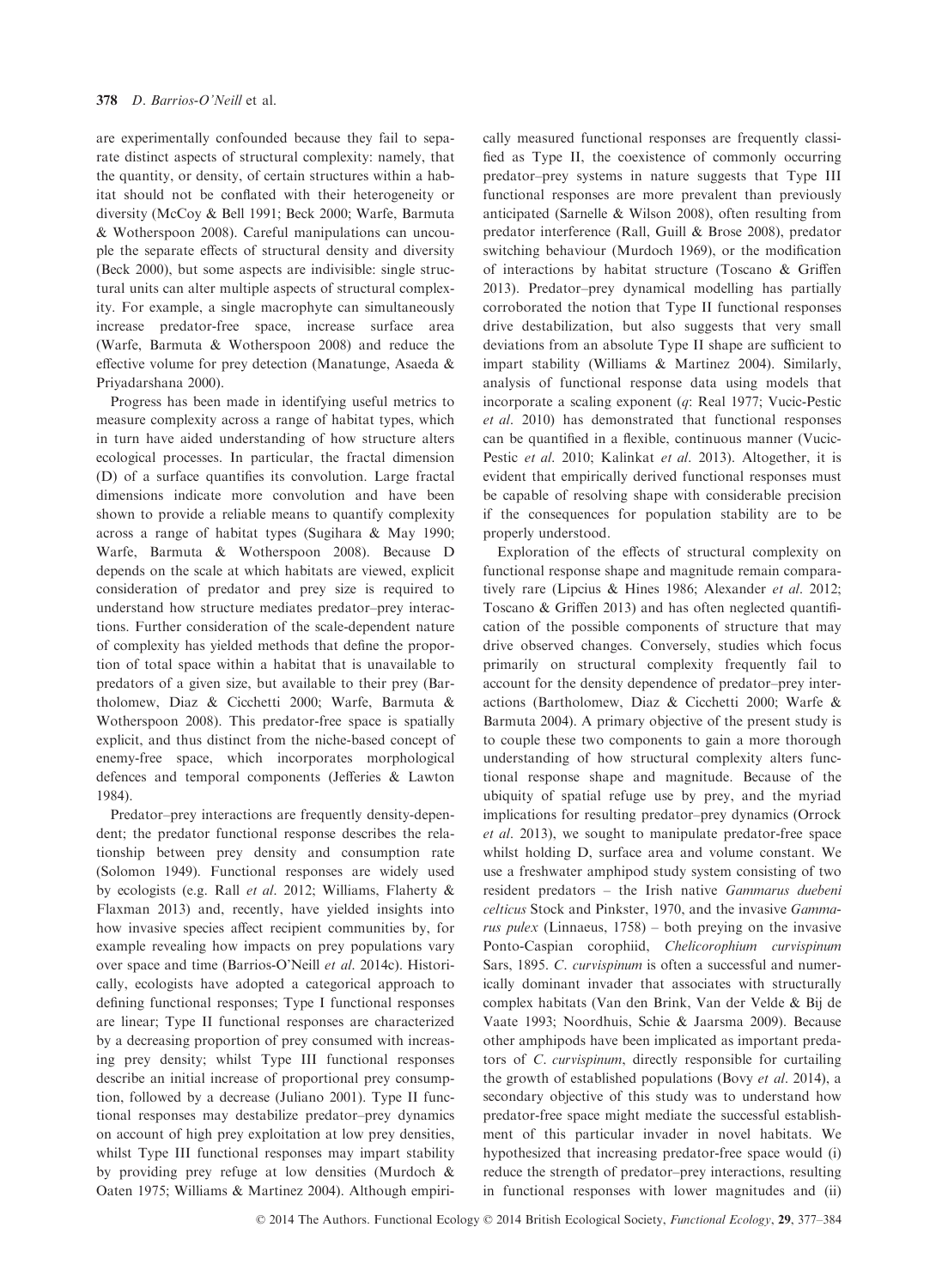alter the character of predator–prey interactions, such that functional response shapes move from destabilizing Type II towards stabilizing Type III.

### Materials and methods

## ANIMAL COLLECTION AND MAINTENANCE

During February 2013, G. pulex and G. d. celticus were collected from a tributary of the River Lagan, Co. Antrim (54.50914° N, 597018° W) and the Gransha River, Co. Down (545484° N 581950° W), respectively. Large individuals of both species were isolated for subsequent experimental trials, and closely matched for size (mean body mass  $\pm$  SE: G. pulex = 96.9 mg  $\pm$  2.5, and G. d. celticus = 94.2 mg  $\pm$  4.0, t<sub>50</sub> = 0.57, NS). Prey C. curvispinum (5.4 mg  $\pm$  0.3) were collected from Lough Derg, Co. Tipperary (5292583° N, 827913° W). Each species was maintained separately in aerated source water (Lagan, Gransha or Derg as appropriate), with leaf litter and associated substrate, at 12 °C and on a 12 L: 12 D photoperiod. Predators were starved in isolation for 24 h prior to experimental trials.

#### DESIGN OF EXPERIMENTAL ARENAS

Artificial habitats were constructed from vertically oriented plastic tubes (7.5 mm  $\varnothing$ ); these are often used as habitat analogues of reedy margins (e.g. Mattila 1992). Predator-free space was manipulated by altering the interstitial distance between vertically oriented tubes. Tubes were arranged in grids with varying internode distances, thus allowing changes to be quantified in two dimensions rather than three. Each habitat was constructed from 36 tubes arranged in six-by-six grids such that the total footprint of each habitat was 70 mm  $\times$  70 mm, with surface area and volume held constant among manipulations. For habitats lacking any predator-free space (Fig. 1a) grids were uniform, yielding gaps of 5 mm throughout. Pilot trials indicated that predators and prey moved freely between gaps of this size and that a gap size which consistently prevented predators from moving between areas was  $\sim$   $\leq$ 1 mm. Consequently, predator-free space was increased by altering the positions of the inner four-by-four tubes within each habitat grid; first by creating four small refugia of two-by-two tubes each, where gap size was 1 mm (Fig. 1b) and, to increase predator-free space further, by creating one large refuge of four-by-four tubes where gap size was 1 mm (Fig. 1c). For simplicity, the three habitat types are qualitatively referred to as low, medium and high refuge treatments. Each habitat was supported by a plywood template above water level, and set into a 3-mm bed of nontoxic mounting putty in the centre of glass arenas (150 mm Ø).

#### QUANTIFYING STRUCTURAL COMPLEXITY

Because habitats were horizontally uniform, structural complexity [i.e. predator-free space and the fractal dimension (D)] was calculated from two dimensional schematics (Fig. 1). Predator-free space was expressed as a ratio, calculated as the total available refuge area (Fig. 1b,c, black tiles) divided by the total available area (Fig. 1b,c, grey areas), with the low refuge habitat (Fig. 1a) having a ratio of 0. The fractal dimension, D, is a noninteger value between 1 and 2 that expresses the degree of convolution within a structure; higher values indicate increased complexity. Here, we use the general grid method (Sugihara & May 1990) to determine D by overlaying grids of  $16^2$ ,  $32^2$ ,  $64^2$  and  $128^2$  squares (yielding characteristic scales,  $\delta$ , between 0.55 and 4.38 mm) on the schematics and counting the squares in which sections of structure



Fig. 1. Schematics of experimental arenas (outer circles) containing habitats (inner grids). Open circles within habitat footprints (grey areas) represent vertically orientated tubes. Black tiled areas within habitat footprints represent refuge areas of predator-free space. Scale bars are 70 mm. Symbols for each habitat type are used in Figs 2 and 3: open circles (a) denote the low refuge treatment, half-filled circles (b) denote the medium refuge treatment, and filled circles (c) denote the high refuge treatment.

(i.e. tubes) intersect (giving a value of C at each  $\delta$ ). The log of C plotted against the log of  $\delta$  yields a linear relationship where the slope is 1 D. The predator-free space ratio and D are given for each habitat in Table 1.

## EXPERIMENTAL TRIALS

Trials were conducted in continuously aerated experimental arenas filled with 500 mL of dechlorinated tap water. Prey were introduced into experimental arenas at seven densities (2, 4, 6, 8, 15, 25 and 40;  $n = 4$  each) 2 h before the introduction of single starved predators. Controls were predator-free arenas at all prey densities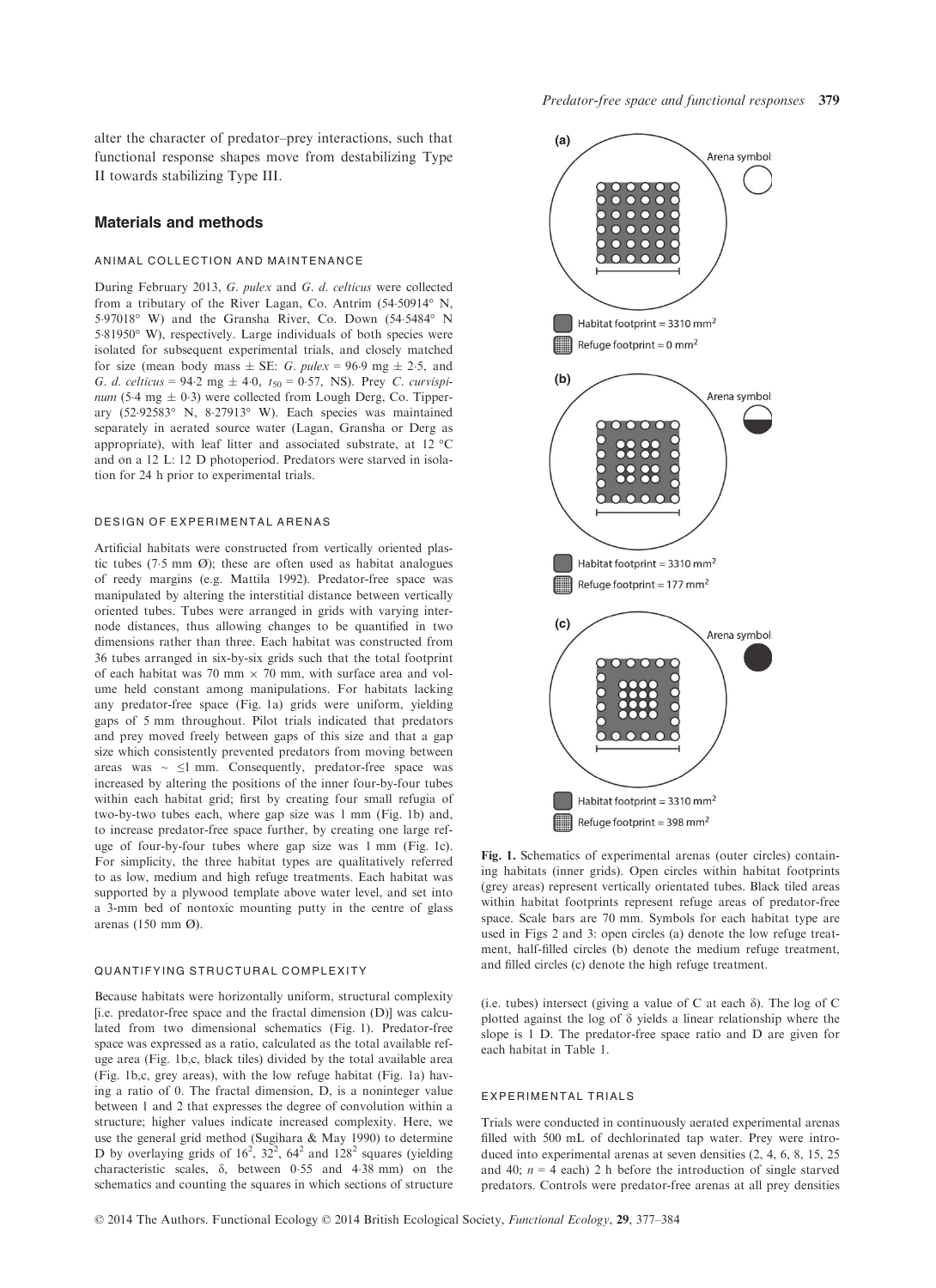| Refuge treatment | Total habitat footprint $\text{(mm}^2)$ | Total refuge footprint $\text{(mm)}^2$ | Predator-free space ratio | Fractal dimension (D) |  |
|------------------|-----------------------------------------|----------------------------------------|---------------------------|-----------------------|--|
| Low<br>Medium    | 3309.6<br>3309.6                        | 112.3                                  | 0.034                     | 1.84<br>1.91          |  |
| High             | 3309.6                                  | 252.6                                  | 0.076                     | 1.90                  |  |

Table 1. Structural complexity metrics of each habitat: total refuge areas, predator-free space ratios and the fractal dimension (D)

and across all habitat complexities,  $n = 4$  each. Trials ran for 24 h, after which predators were removed and surviving prey counted.

### STATISTICAL ANALYSES

All statistical analyses were undertaken in <sup>R</sup> (R Development Core Team 2013). Functional response types can be defined categorically by using logistic regression to determine the shape of the relationship between proportional consumption and prey density. Decreasing proportional consumption with increasing prey density is indicated by a negative first-order term, where the functional response can be classified as Type II. Increasing then decreasing proportional consumption corresponds to positive first and negative second-order terms, and indicates a Type III response (Juliano 2001).

Alternatively, flexible functional response models that incorporate a scaling exponent  $(q)$  can be fitted, allowing a continuum of shapes between categorical Types I, II and III to be defined (Real 1977). Here, we adopt both categorical and flexible approaches to compare their suitability using Aikaike's Information Criterion  $(\Delta AIC)$ . Functional responses were subsequently fitted using maximum likelihood estimation (MLE; Bolker 2010):

Categorical Type II functional responses were modelled for nonreplacement of prey (Rogers 1972):

$$
N_e = N_0(1 - exp(a(N_e h - T)))
$$
eqn 1

where  $N_e$  is the number of prey eaten,  $N_0$  is the initial density of prey,  $a$  is the attack rate,  $h$  is the handling time and  $T$  is the total time available.

The flexible model accounting for nonreplacement of prey amounts to a modification of eqn 1 with the scaling exponent,  $q$ (Real 1977; Vucic-Pestic et al. 2010):

$$
N_e = N_0(1 - exp(bN_0^q(hN_e - T)))
$$
eqn 2

where  $N_e$  is the number of prey eaten,  $N_0$  is the initial prey density,  $b$  is the search coefficient,  $h$  is the handling time,  $q$  is the scaling exponent and  $T$  is the total time available.

Categorically, Type II functional responses are  $q = 0$ , and where  $q > 0$  functional responses become increasingly sigmoidal, or Type III. Note that the attack rate,  $a$ , in eqn 1 is fixed regardless of initial prey density,  $N_0$ , but that in eqn 2 the search coefficient, b, combines with  $N_0$  and q to yield attack rates that vary with prey density ( $a = bN_0^q$ ). Although theoretical ecologist favour flexible models such as eqn 2, empirical data which are strongly Type I ( $h = 0$ ) or Type II ( $q = 0$ ) may yield a poorer fit with a flexible model than with a categorical equivalent.

Raw data were nonparametrically bootstrapped ( $n = 2000$ ), and eqn 1 or 2 was applied to each new data set to construct 95% confidence intervals around functional response curves (Pritchard 2013). Finally, bootstrapped estimates of model parameters  $[(1): a$ ,  $h$  (2):  $b$ ,  $q$ ,  $h$ ] and associated 95% confidence intervals were plotted against predator-free space ratios (Table 1) to quantify systematic changes in functional response parameters with predator-free space.

## **Results**

Survival of *C. curvispinum* in controls was 100%, thus we attribute experimental mortality to predation by G. pulex or G. d. celticus. In addition, predators were directly observed preying upon C. curvispinum. Prey were distributed throughout habitats, regardless of available predatorfree space.

#### MODEL SELECTION AND FITTING

Logistic regressions indicated that the functional responses of G. pulex and G. d. celticus across all refuge treatments could be appropriately described by Type II models, since the first-order terms were all negative and significant (all:  $P < 0.05$ , Table 2). Two-term logistic regressions lacked any significant positive first-order terms (Table 2), indicating that categorical Type III functional response models were inappropriate. Both categorical Type II and flexible functional response models could be applied to each predator treatment combination, yielding estimates for all parameters (Fig. 2). The flexible model had comparable  $\triangle AIC$  values to the categorical Type II model despite containing an extra parameter and was more appropriate for describing the functional responses of G. pulex in the high refuge treatment and G. d. celticus in the low and high refuge treatments (Table 2).

#### FUNCTIONAL RESPONSE COMPARISONS

Generally, G. pulex and G. d. celticus had similar functional responses towards C. curvispinum at each refuge level, because 95% CIs of bootstrapped parameter estimates overlapped at high, medium and low refuge treatments for categorical Type II models (Fig. 2a,b), and for flexible models (Fig. 2c–e).

The systematic effects of increasing predator-free space on functional response parameters were evident for both predators. For categorical functional responses, attack rates generally declined; for both G. pulex and G. d. Celticus, attack rates were significantly lower in the medium and high as compared to the low refuge treatments (Fig. 2a). Handling times remained comparable among treatments for both predators because 95% CIs overlapped throughout (Fig. 2b). Systematic reductions in attack rates for categorical Type II models translated to systematic reductions in the overall functional responses of both predators with increasing predator-free space (G. pulex; Fig.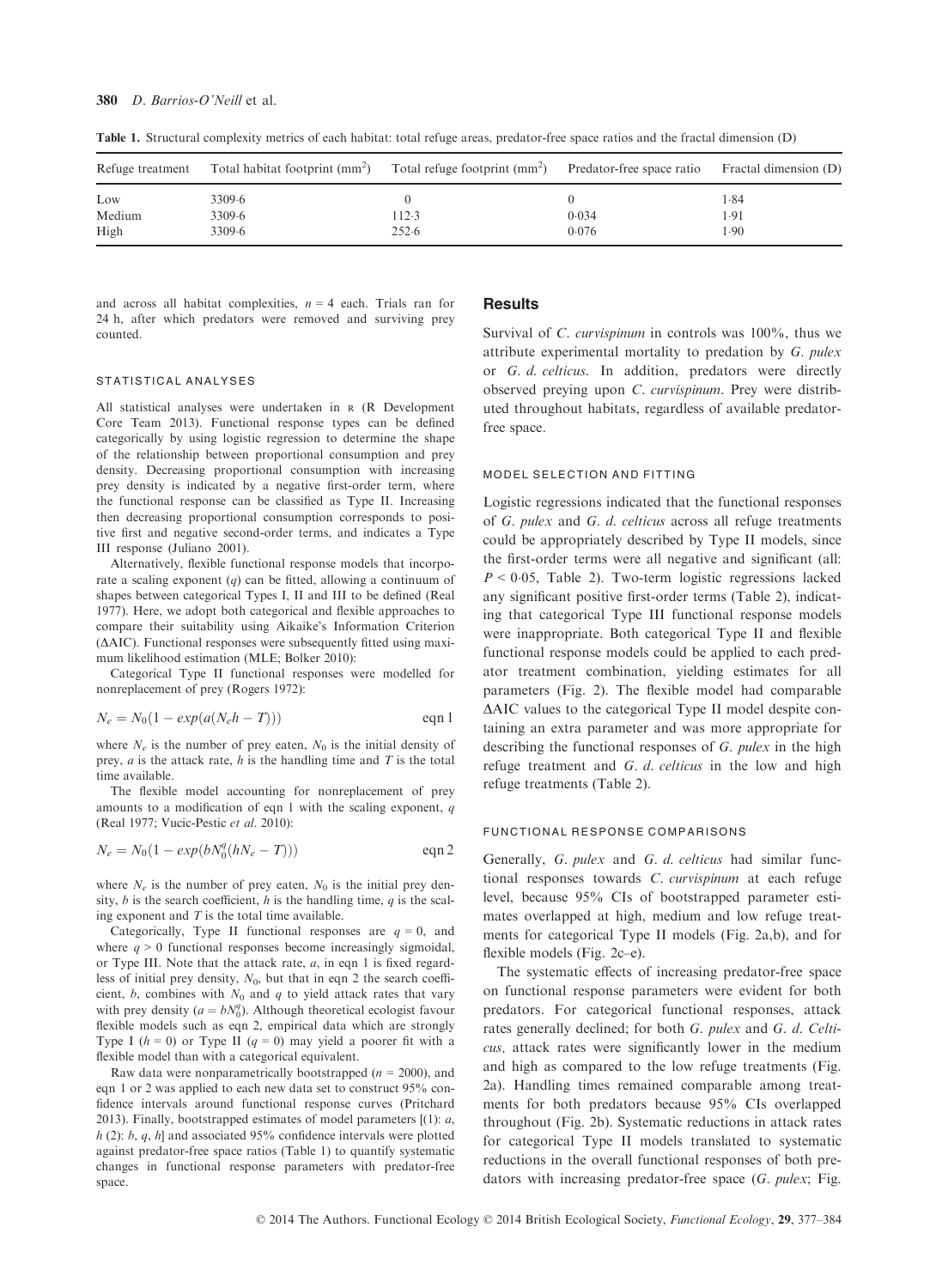| Refuge treatment | Predator       | Logistic<br>regression<br>Type II |         | Logistic regression<br>Type III |                |              |                |                                                |                                  |
|------------------|----------------|-----------------------------------|---------|---------------------------------|----------------|--------------|----------------|------------------------------------------------|----------------------------------|
|                  |                | 1st term                          | P       | 1st term                        | $\overline{P}$ | 2nd term     | $\overline{P}$ | $\triangle AIC$ : categorical<br>Type II model | $\triangle AIC$ : flexible model |
| Low              | G. pulex       | $-0.040$                          | < 0.001 | $-0.057$                        | 0.156          | < 0.001      | 0.664          | 113.757                                        | 113.817                          |
| Medium           | G. pulex       | $-0.031$                          | < 0.001 | $-0.059$                        | 0.135          | 0.001        | 0.478          | 134.585                                        | 134.351                          |
| High             | G. pulex       | $-0.054$                          | < 0.001 | $-0.138$                        | 0.001          | 0.002        | 0.040          | 112.275                                        | 113.565                          |
| Low              | G. d. celticus | $-0.034$                          | < 0.001 | $-0.042$                        | 0.315          | < 0.001      | 0.854          | 123.131                                        | 121.232                          |
| Medium           | G. d. celticus | $-0.038$                          | < 0.001 | $-0.053$                        | 0.168          | $\leq 0.001$ | 0.686          | 121.448                                        | 123.377                          |
| High             | G. d. celticus | $-0.045$                          | < 0.001 | $-0.192$                        | < 0.001        | 0.003        | < 0.001        | 111.860                                        | 110.363                          |

Table 2. Results of logistic regressions for selecting categorical Type II or III functional response models; Akaike Information Criterion  $(\Delta AIC)$  for fitted categorical Type II (eqn 1) and flexible (eqn 2) functional response models

3a–c, G. d. celticus; Fig. 3d–f). The functional response of G. pulex in the medium refuge treatment was lower than in the low refuge treatment, up to prey densities of 20 (Fig. 3b). Comparison of high and low refuge treatments demonstrated that the functional response in the high refuge treatment was lower across prey densities up to 30 (Fig. 3c). For G. d. Celticus, there were similar reductions in the functional response between medium and low refuge treatments (Fig. 3e) and between high and low refuge treatments (Fig. 3f).

Flexible functional response model parameters also highlighted systematic effects of predator-free space. The search coefficients of both predators generally decreased with increasing predator-free space with significant reductions in the medium and high as compared to the low refuge treatments (Fig. 2c). The handling times of both predators increased with predator-free space (Fig. 2d), and for G. d. Celticus, handling times were significantly longer in the high as compared to the medium and low refuge treatments (Fig. 2d; open squares). For both predators, there was a trend towards higher scaling exponent values and thus increasingly stabilizing (i.e. Type III) functional response shape with predator-free space (Fig. 2e). The resulting functional response shapes systematically changed from Type II (G. pulex; Fig. 3 h & i, dotted curves; G. d. celticus, Fig. 3k & l, dotted curves) towards Type III (G. pulex; Fig. 3 g & i, solid curves; G. d. celticus, Fig. 3j & l, solid curves) with increasing predator-free space. Thus, reductions in functional responses at low prey densities emerged at high and medium refuge treatments; the sigmoidal shapes of high and medium refuge flexible functional responses resulted in lower predicted prey consumption at the lowest prey densities than categorical equivalents for both predators (Fig. 3; solid and dashed curves throughout).

## **Discussion**

In this study, we provide the first evidence linking systematic increases in predator-free space to reductions in functional response magnitude, and also to subtle changes in functional response shape. In doing so, we demonstrate how predator-free space – as a discrete component of habitat structure – can impart stabilizing effects on predator– prey dynamics. These findings suggest that habitats with superficially similar structural complexity can harbour subtle differences in predator-free space that considerably alter the outcomes of interspecific interactions.

Differences such as these are likely to be of particular importance to prey attempting to establish and persist in novel habitats (e.g. Byers 2002), because even invasions founded by a large influx of propagules may only provision a recipient habitat with low densities of invaders. At such densities, the distinction between the Type II and Type III functional response is an acutely important determinant of extinction (Sinclair et al. 1998), more so than the absolute magnitude of the interaction. Further, although the interaction between habitat structure and biological invasions is increasingly regarded as a fundamental component of understanding the effects of invasive species (Petren & Case 1998; Didham et al. 2007), expectations regarding the capacity of C. curvispinum to persist in novel habitats may be confounded without detailed consideration of the variable capacity of resident predators to attenuate its establishment (Bovy et al. 2014), and of the micro-scale variability in available predator-free space. Undoubtedly, these factors, and myriad others, contribute to the prevailing perception that invader impacts are idiosyncratic (Ricciardi et al. 2013).

Whilst categorical approaches to defining functional responses can capture the broad effects of structural complexity – in terms of changes in magnitude and shape (Alexander *et al.* 2012) – our findings imply that such approaches can miss subtle but important changes, particularly at low prey densities. Indeed, analysis of large functional response data sets with flexible models has revealed that shape scales predictably with predator–prey body mass ratios (Vucic-Pestic et al. 2010; Kalinkat et al. 2013). This indirectly implies that many functional responses previously classified as Type II have some degree of low-density inflection characteristic of Type III. Although extensive empirical studies have the power to resolve patterns from noise, modelling has cast doubt on whether targeted empirical data are capable of resolving differences in shape to an adequate level on a case-by-case basis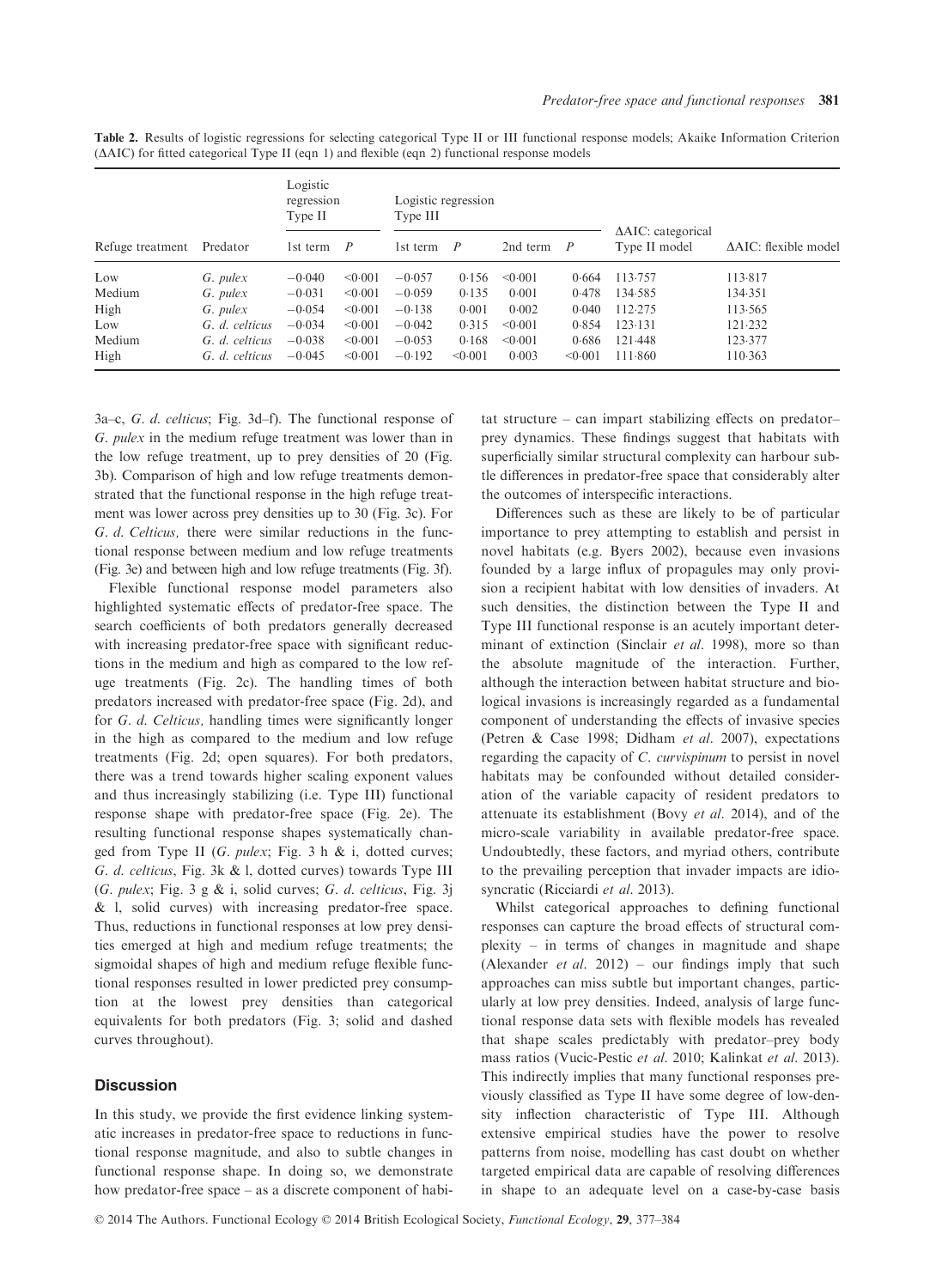

Fig. 2. Parameter estimates from categorical Type II (a and b) and flexible (c–e) functional responses. Points are original MLE values and error bars are bootstrapped 95% CIs. Refer to Fig. 1 for symbol key.

(Williams & Martinez 2004). Simply, the degree of inflection required to impart stability may be small (moving the scaling exponent from 0 to 02 is sufficient), and empirical functional response data are noisy. Nevertheless, casespecific empirical data can track systematic changes in shape (Toscano & Griffen 2013), and here we show that small increases in scaling exponent values, which may not be statistically distinguishable from one another, can yield functional responses with significant differences in prey consumption at low prey densities. Empirical functional

response comparisons must therefore consider both the individual component model parameters and functional response curves in their entirety to draw any meaningful conclusions about differences. Given that the stability of predator–prey dynamics can hinge on very small differences in functional response shape, however, a lack of statistical significance should not necessarily be conflated with a lack of ecological significance.

Case-specific comparisons of the functional responses of invasive and native species offer a pragmatic means to assess the impacts of invasive species, whether considering impacts on native prey, biotic resistance by resident predators (MacNeil et al. 2013) or both (Barrios-O'Neill et al. 2014b). Such comparisons are reductive in the sense that they do not consider community-level impacts, but their immediate use as impact assessment tools (Dick et al. 2014) belies their general value: functional responses are a fundamental component of ecological networks (Jeschke, Kopp & Tollrian 2002; Kalinkat et al. 2013). Although it would be impractical to resolve every possible pairwise interaction within ecological networks, and size-based models can provide useful generalizations in this respect (Kalinkat et al. 2013), the importance of species-specific effects should not be underestimated (Rall et al. 2011). Therefore, a continuing and major goal of empiricists should be to generate high-quality functional response data, both to answer case-specific questions and to elucidate more general patterns (e.g. Pawar, Dell & Savage 2012). As a result, we can hope to improve understanding of how invasive species elicit impacts, and how factors such as structural complexity mediate these impacts.

Isolating distinct components of habitat structure to quantify effects on predator–prey interactions remains difficult. In the present study, manipulating predator-free space in reedy-margin analogues still resulted in some variation in fractal geometry, and in certain other measurable aspects of complexity, such as number of refugia. That said, data presented here and in other studies allude to the importance of predator-free space in mediating predator– prey interactions (Bartholomew, Diaz & Cicchetti 2000; Humphries, La Peyre & Decossas 2011; Toscano & Griffen 2013). In contrast, although fractals have many applications in ecology (Sugihara & May 1990) they are often inappropriately applied (Halley et al. 2004) and offer no mechanistic insight into why interactions are mediated by structural complexity. Therefore, efforts to understand the effects of structural complexity should focus on metrics, which offer some degree of explanatory power.

Manipulations of these metrics may necessitate a move away from the use of analogues of natural structures, such as macrophytes (Warfe & Barmuta 2004), towards artificial structures, which provide means to continuously vary specific facets of complexity. Although some have adopted such an approach (Huffaker 1958; Bartholomew, Diaz & Cicchetti 2000; Hauzy et al. 2010), it has also attracted criticism (Beck 2000). In practice, however, these approaches are complementary, with highly abstracted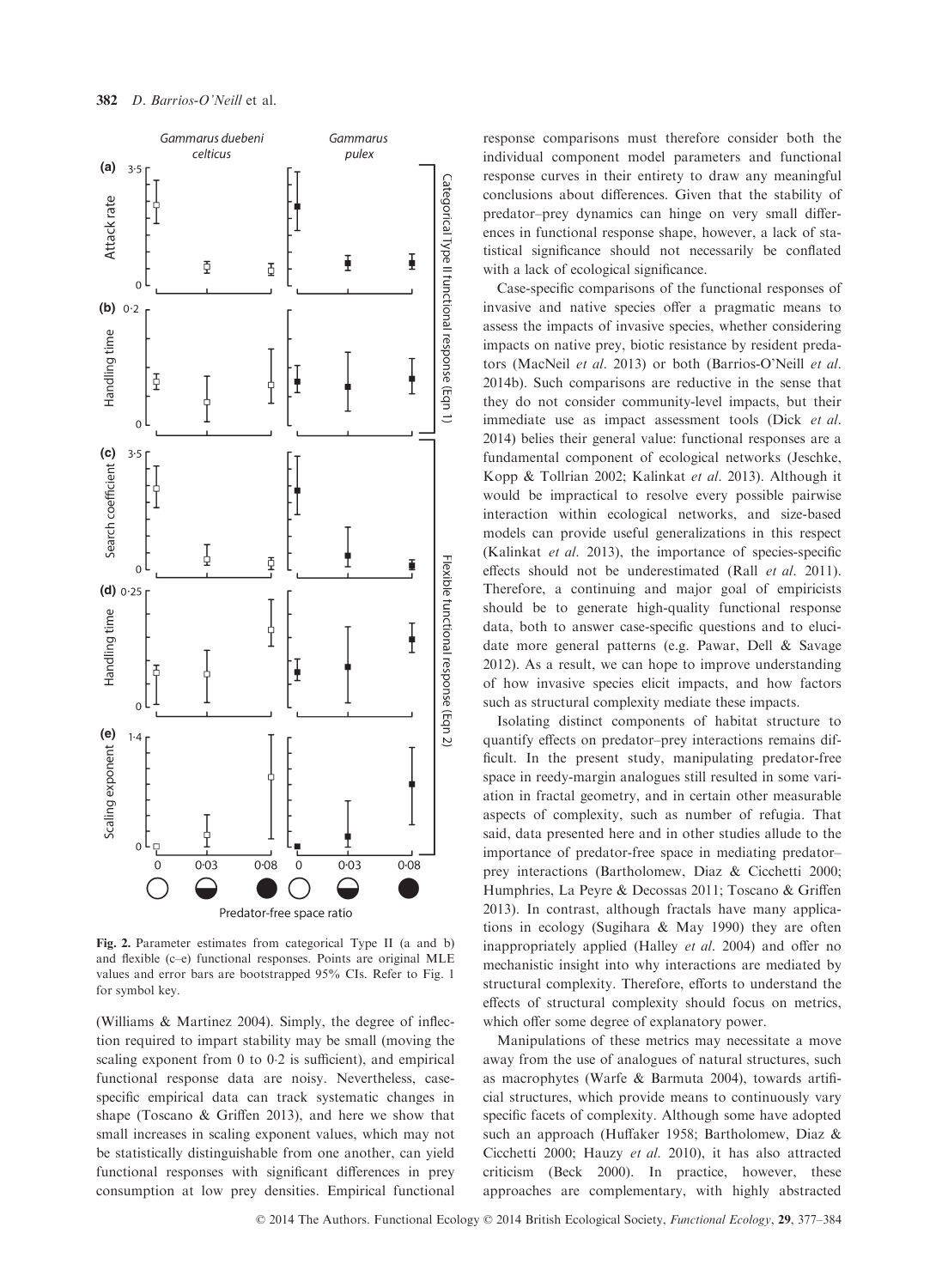

Fig. 3. Functional responses of gammarid predators towards C. curvispinum: (a–f) are categorical Type II models and (g–l) are flexible models. Solid curves are high refuge treatments, dashed curves are medium refuge treatments and dotted curve are low refuge treatments. Shaded areas are 95% bootstrapped CIs.

manipulations providing a means to identify fundamental relationships between discrete components of structure and interactions, and increasingly realistic manipulations facilitating a more complete understanding of how such components combine to shape interactions in the real world. Here, we provide further evidence for the value of an abstracted approach. Beyond the vertical orientation of the habitat structures, we deliberately made no attempt to further mimic a reedy-margin habitat to effectively manipulate predator-free space. Clearly, analogous natural structures contain myriad areas of predator-free space, each specific to certain predator–prey size combinations.

In conclusion, we reiterate that subtle changes in structural complexity can have important effects on the functional responses of predators. A thorough understanding of these effects will in turn improve our understanding of predator–prey dynamics, and of the success of invasive species. We encourage empirical ecologists to think creatively about how to address questions pertaining to structural complexity and, particularly, to consider separating the component parts of complexity systematically without necessarily resorting to mimicry of natural structures. By quantifying the important effects of individual components, we can make progress towards a more complete understanding of an intrinsically and metaphorically complex challenge in ecology.

## Acknowledgements

We are grateful for the helpful comments of John Orrock on the various interpretations of predator-free space. We thank Queen's University Belfast and the Canadian Aquatic Invasive Species Network for funding.

#### Data accessibility

Underlying functional response data are available on the Dryad Digital Repository: http://dx.doi.org/10.5061/dryad.v56t9 (Barrios-O'Neill et al. 2014a).

#### **References**

- Alexander, M.E., Dick, J.T.A., O'Connor, N.E., Haddaway, N.R. & Farnsworth, K.D. (2012) Functional responses of the intertidal amphipod Echinogammarus marinus: effects of prey supply, model selection and habitat complexity. Marine Ecology Progress Series, 468, 191–202.
- Barrios-O'Neill, D., Dick, J.T.A., Emmerson, M.C., Ricciardi, T. & Mac-Isaac, H.J. (2014a) Data from: Predator-free space, functional responses and biological invasions. Dryad Digital Repository: http://dx.doi.org/10. 5061/dryad.v56t9.